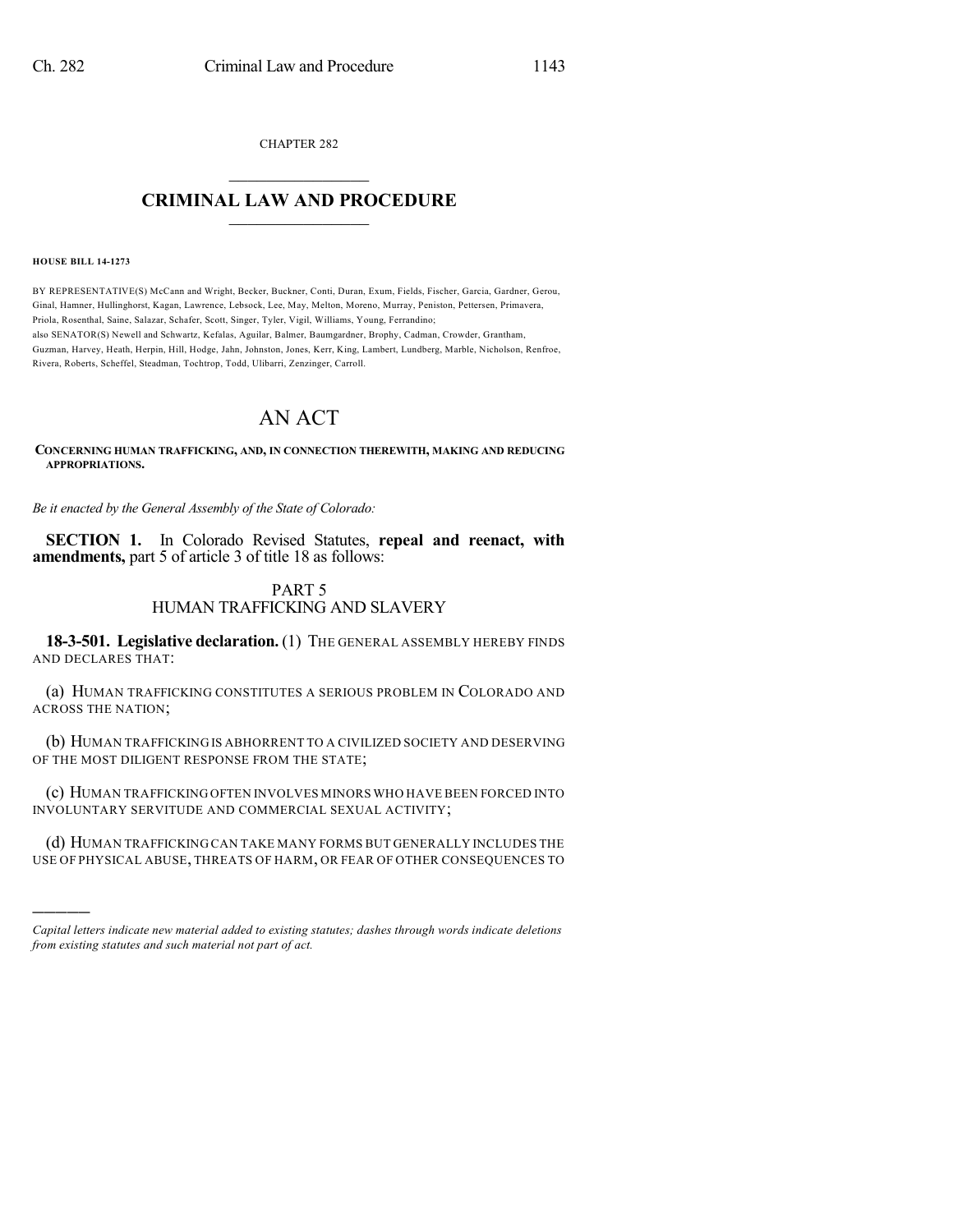PREVENT VICTIMS FROM REPORTING THE ACTIVITY; AND

(e) HUMAN TRAFFICKING CREATES A CYCLE OF VIOLENCE, IMPACTING VICTIMS, FAMILIES, AND COMMUNITIES.

(2) THE GENERAL ASSEMBLY FURTHER FINDS AND DECLARES THAT:

(a) LEGISLATION IS REQUIRED TO COMBAT THIS DESPICABLE PRACTICE, TO MAKE IT EASIER TO PROSECUTE AND PUNISH PERSONS WHO ENGAGE IN HUMAN TRAFFICKING, AND TO PROTECT THE VICTIMS; AND

(b) THE GENERAL ASSEMBLY SUPPORTS A COMPREHENSIVE APPROACH TO COMBATING HUMAN TRAFFICKING, WHICH APPROACH INCLUDES PREVENTION, PROTECTION, PROSECUTION, AND PARTNERSHIPS.

(3) NOW,THEREFORE,THE GENERAL ASSEMBLY JOINS THE FEDERAL GOVERNMENT AND OTHER STATES AROUND THE NATION IN PASSING LEGISLATION IN ORDER TO COMBAT HUMAN TRAFFICKING AND PROTECT THE VICTIMS.

**18-3-502. Definitions.**AS USED IN THIS PART 5,UNLESS THE CONTEXT OTHERWISE REQUIRES:

(1) "ADULT" MEANS A PERSON EIGHTEEN YEARS OF AGE OR OLDER.

(2) "COERCING"MEANS INDUCING A PERSON TO ACT OR TO REFRAIN FROM ACTING, IF THE INDUCEMENT IS ACCOMPLISHED BY ANY ONE OR MORE OF THE FOLLOWING MEANS:

(a) THE USE OR THREAT OF THE USE OF FORCE AGAINST, ABDUCTION OF, CAUSING OF SERIOUS HARM TO, OR PHYSICAL RESTRAINT OF A PERSON;

(b) THE USE OF A PLAN, PATTERN, OR STATEMENT FOR THE PURPOSE OF CAUSING THE PERSON TO BELIEVE THAT FAILURE TO PERFORM THE ACT OR FAILURE TO REFRAIN FROM PERFORMING THE ACT WILL RESULT IN THE USE OF FORCE AGAINST, ABDUCTION OF, CAUSING OF SERIOUS HARM TO, OR PHYSICAL RESTRAINT OF THAT PERSON OR ANOTHER PERSON;

(c) USING OR THREATENING TO USE THE LAW OR THE LEGAL PROCESS, WHETHER ADMINISTRATIVE, CIVIL, OR CRIMINAL, IN ANY MANNER OR FOR ANY PURPOSE FOR WHICH THE LAW WAS NOT DESIGNED;

(d) THREATENING TO NOTIFY LAW ENFORCEMENT OFFICIALS THAT A PERSON IS PRESENT IN THE UNITED STATES IN VIOLATION OF FEDERAL IMMIGRATION LAWS;

(e) THE DESTRUCTION OR TAKING,OR A THREAT TO DESTROY OR TAKE,A PERSON'S IDENTIFICATION DOCUMENT OR OTHER PROPERTY;

(f) CONTROLLING OR THREATENING TO CONTROL A PERSON'S ACCESS TO A CONTROLLED SUBSTANCE, AS DEFINED IN SECTION 18-18-102 (5);

(g) THE USE OF DEBT BONDAGE; OR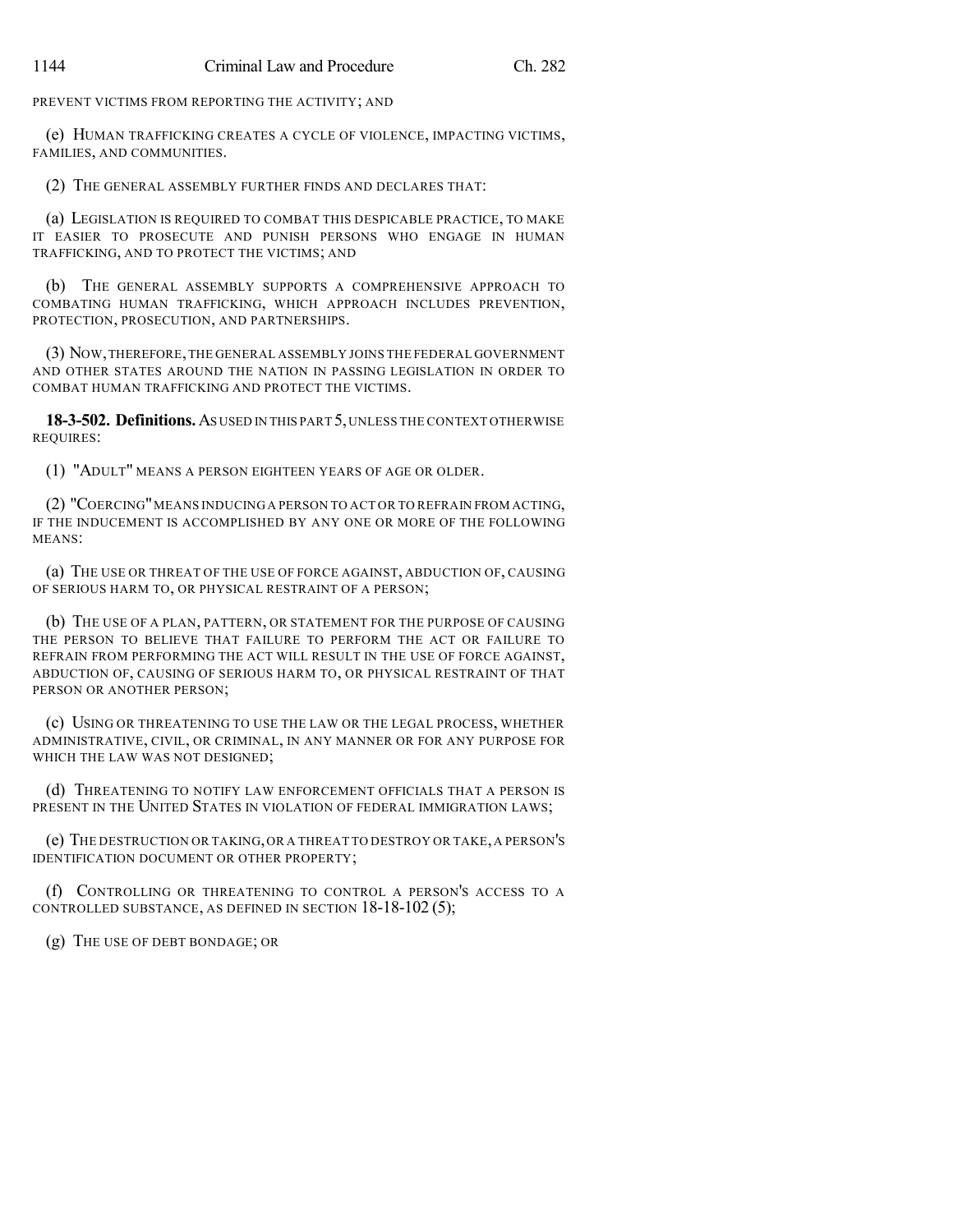(h) THE EXPLOITATION OF A PERSON'S PHYSICAL OR MENTAL IMPAIRMENT, WHERE SUCH IMPAIRMENT HAS A SUBSTANTIAL ADVERSE EFFECT ON THE PERSON'S COGNITIVE OR VOLITIONAL FUNCTIONS.

(3) "COMMERCIAL SEXUAL ACTIVITY" MEANS SEXUAL ACTIVITY FOR WHICH ANYTHING OF VALUE IS GIVEN TO, PROMISED TO, OR RECEIVED BY A PERSON.

(4) "DEBT BONDAGE" MEANS:

(a) DEMANDING COMMERCIAL SEXUAL ACTIVITY AS PAYMENT TOWARD OR SATISFACTION OF A REAL OR PURPORTED DEBT; OR

(b) DEMANDING LABOR OR SERVICES AS PAYMENT TOWARD OR SATISFACTION OF A REAL OR PURPORTED DEBT AND FAILING TO APPLY THE REASONABLE VALUE OF THE LABOR OR SERVICES TOWARD THE LIQUIDATION OF THE DEBT; OR

(c) DEMANDING LABOR OR SERVICES WHERE THE LENGTH OF THE LABOR OR SERVICES IS NOT LIMITED AND THE NATURE OF THE LABOR OR SERVICES IS NOT DEFINED.

(5) "IDENTIFICATION DOCUMENT" MEANS A REAL OR PURPORTED PASSPORT, DRIVER'S LICENSE, IMMIGRATION DOCUMENT, TRAVEL DOCUMENT, OR OTHER GOVERNMENT-ISSUED IDENTIFICATION DOCUMENT,INCLUDING A DOCUMENT ISSUED BY A FOREIGN GOVERNMENT.

(6) "MAINTAIN" MEANS TO PROVIDE SUSTENANCE OR CARE FOR A MINOR AND INCLUDES BUT IS NOT LIMITED TO PROVIDING SHELTER, FOOD, CLOTHING, DRUGS, MEDICAL CARE, OR COMMUNICATION SERVICES.

(7) "MAKES AVAILABLE"MEANS TO FACILITATE CONTACT BETWEEN A MINOR AND ANOTHER PERSON.

(8) "MINOR" MEANS A PERSON LESS THAN EIGHTEEN YEARS OF AGE.

(9) "PERSON" HAS THE SAME MEANING AS SET FORTH IN SECTION 2-4-401 (8), C.R.S.

(10) "SERIOUS HARM" MEANS BODILY INJURY OR ANY OTHER HARM, WHETHER PHYSICAL OR NONPHYSICAL, INCLUDING PSYCHOLOGICAL, FINANCIAL, OR REPUTATIONAL HARM, WHICH IS SUFFICIENTLY SERIOUS, UNDER ALL THE SURROUNDING CIRCUMSTANCES, TO COMPEL A REASONABLE PERSON TO PERFORM OR CONTINUE TO PERFORM LABOR OR SERVICES OR SEXUAL ACTIVITY TO AVOID INCURRING THE HARM.

(11) "SEXUAL ACTIVITY" MEANS:

(a) SEXUAL CONTACT, AS DEFINED IN SECTION 18-3-401 (4);

(b) SEXUAL INTRUSION, AS DEFINED IN SECTION 18-3-401 (5);

(c) SEXUAL PENETRATION, AS DEFINED IN SECTION 18-3-401 (6);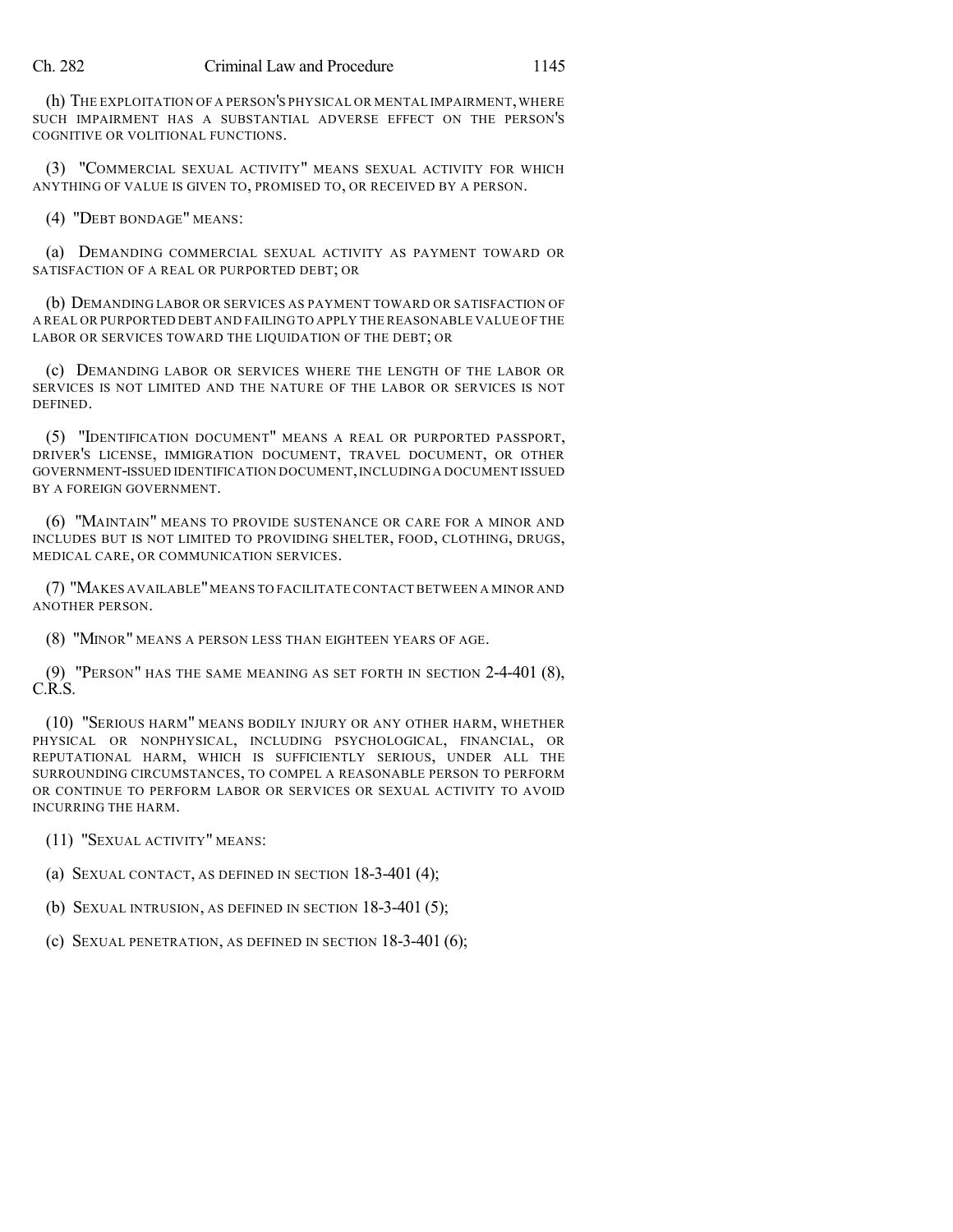(d) SEXUAL EXPLOITATION OF A CHILD, PURSUANT TO SECTION 18-6-403 (3) (a) AND  $(3)$   $(d)$ ; OR

(e) AN OBSCENE PERFORMANCE, AS DEFINED IN SECTION 18-7-101.

(12) "VICTIM" MEANS A PERSON WHO IS ALLEGED TO HAVE BEEN, OR WHO HAS BEEN, SUBJECTED TO HUMAN TRAFFICKING, AS DESCRIBED IN SECTION 18-3-503 OR SECTION 18-3-504.

**18-3-503. Human trafficking for involuntary servitude - human trafficking of a minor for involuntary servitude.** (1) A PERSON WHO KNOWINGLY SELLS, RECRUITS, HARBORS, TRANSPORTS, TRANSFERS, ISOLATES, ENTICES, PROVIDES, RECEIVES, OR OBTAINS BY ANY MEANS ANOTHER PERSON FOR THE PURPOSE OF COERCING THE OTHER PERSON TO PERFORM LABOR OR SERVICES COMMITS HUMAN TRAFFICKING FOR INVOLUNTARY SERVITUDE.

(2) HUMAN TRAFFICKING FOR INVOLUNTARY SERVITUDE IS A CLASS 3 FELONY; EXCEPT THAT HUMAN TRAFFICKING OF A MINOR FOR INVOLUNTARY SERVITUDE IS A CLASS 2 FELONY.

**18-3-504. Human trafficking for sexual servitude - human trafficking of a minor for sexual servitude.** (1) (a) A PERSON WHO KNOWINGLY SELLS, RECRUITS, HARBORS, TRANSPORTS, TRANSFERS, ISOLATES, ENTICES, PROVIDES, RECEIVES, OR OBTAINS BY ANY MEANS ANOTHER PERSON FOR THE PURPOSE OF COERCING THE PERSON TO ENGAGE IN COMMERCIAL SEXUAL ACTIVITY COMMITS HUMAN TRAFFICKING FOR SEXUAL SERVITUDE.

(b) HUMAN TRAFFICKING FOR SEXUAL SERVITUDE IS A CLASS 3 FELONY.

(2) (a) A PERSON WHO KNOWINGLY SELLS, RECRUITS, HARBORS, TRANSPORTS, TRANSFERS, ISOLATES, ENTICES, PROVIDES, RECEIVES, OBTAINS BY ANY MEANS, MAINTAINS, OR MAKES AVAILABLE A MINOR FOR THE PURPOSE OF COMMERCIAL SEXUAL ACTIVITY COMMITS HUMAN TRAFFICKING OF A MINOR FOR SEXUAL SERVITUDE.

(b) HUMAN TRAFFICKING OF A MINOR FOR SEXUAL SERVITUDE IS A CLASS 2 FELONY.

(c) IN ANY PROSECUTION UNDER THIS SUBSECTION  $(2)$ , IT IS NOT A DEFENSE THAT:

(I) THE MINOR CONSENTED TO BEING SOLD, RECRUITED, HARBORED, TRANSPORTED,TRANSFERRED,ISOLATED,ENTICED,PROVIDED,RECEIVED,OBTAINED, OR MAINTAINED BY THE DEFENDANT FOR THE PURPOSE OF ENGAGING IN COMMERCIAL SEXUAL ACTIVITY;

(II) THE MINOR CONSENTED TO PARTICIPATING IN COMMERCIAL SEXUAL ACTIVITY;

(III) THE DEFENDANT DID NOT KNOW THE MINOR'S AGE OR REASONABLY BELIEVED THE MINOR TO BE EIGHTEEN YEARS OF AGE OR OLDER; OR

(IV) THE MINOR OR ANOTHER PERSON REPRESENTED THE MINOR TO BE EIGHTEEN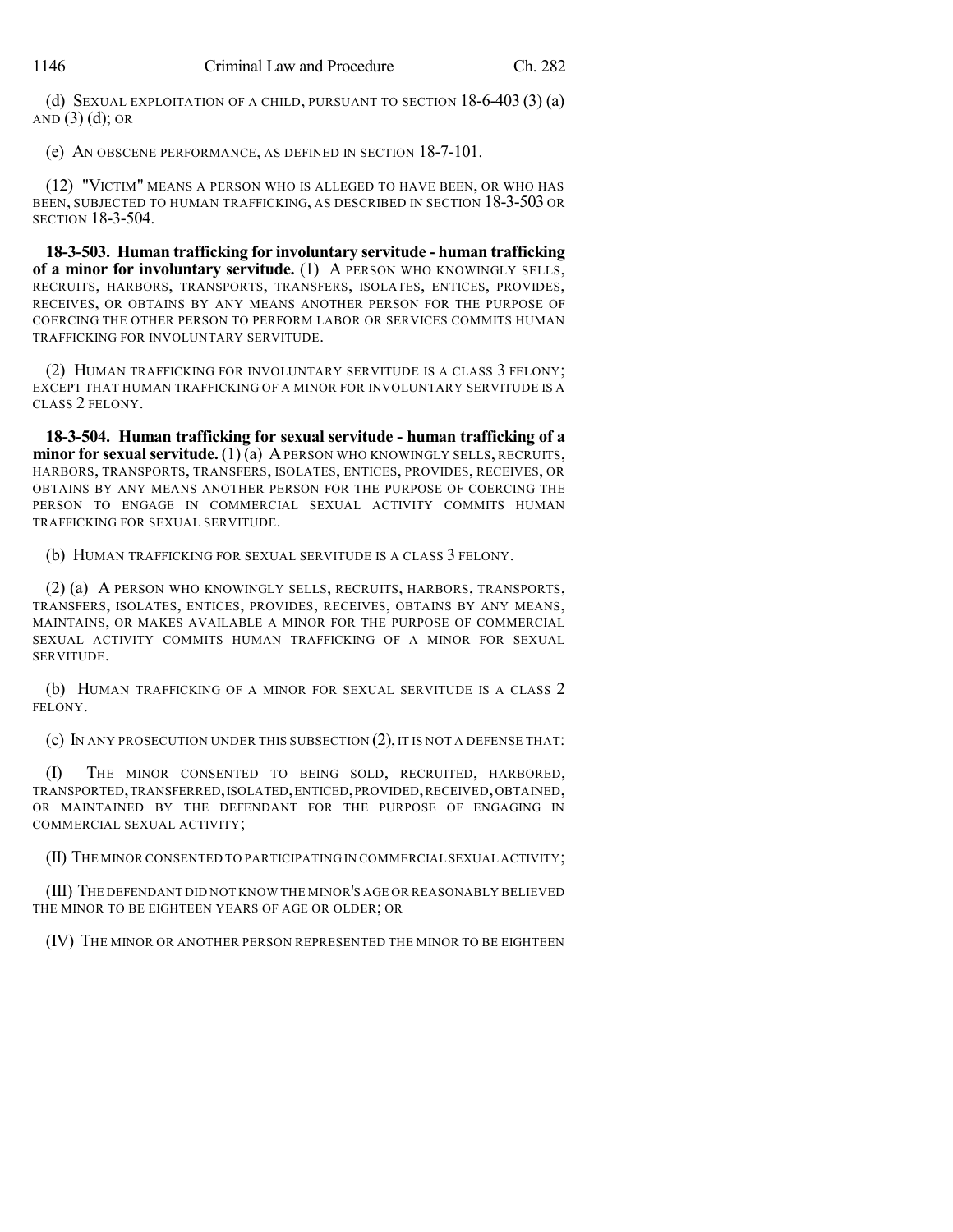YEARS OF AGE OR OLDER.

(3) A PERSON DOES NOT NEED TO RECEIVE ANY OF THE PROCEEDS OF ANY COMMERCIAL SEXUAL ACTIVITY TO COMMIT AN OFFENSE DESCRIBED IN THIS SECTION.

(4) CONVICTION FOR AN OFFENSE DESCRIBED IN THIS SECTION DOES NOT PRECLUDE CONVICTION FOR AN OFFENSE DESCRIBED IN ARTICLE 6 OR 7OF THIS TITLE BASED IN WHOLE OR IN PART ON THE SAME OR RELATED CONDUCT, AND THE COURT SHALL NOT REQUIRE THE PROSECUTION TO ELECT AT TRIAL BETWEEN SUCH **OFFENSES** 

**18-3-505. Human trafficking council- created - duties- repeal.**(1)(a) THERE IS CREATED IN THE DEPARTMENT OF PUBLIC SAFETY THE COLORADO HUMAN TRAFFICKING COUNCIL, REFERRED TO WITHIN THIS SECTION AS THE "COUNCIL".THE PURPOSE OF THE COUNCIL IS TO BRING TOGETHER LEADERSHIP FROM COMMUNITY-BASED AND STATEWIDE ANTI-TRAFFICKING EFFORTS, TO BUILD AND ENHANCE COLLABORATION AMONGCOMMUNITIES AND COUNTIES WITHIN THE STATE, TO ESTABLISH AND IMPROVE COMPREHENSIVE SERVICES FOR VICTIMS AND SURVIVORS OF HUMAN TRAFFICKING, TO ASSIST IN THE SUCCESSFUL PROSECUTION OF HUMAN TRAFFICKERS, AND TO HELP PREVENT HUMAN TRAFFICKING IN COLORADO.

(b) THE MEMBERSHIP OF THE COUNCIL SHALL REFLECT, TO THE EXTENT POSSIBLE, REPRESENTATION OF URBAN AND RURAL AREAS OF THE STATE AND A BALANCE OF EXPERTISE, BOTH GOVERNMENTAL AND NON-GOVERNMENTAL, IN ISSUES RELATING TO HUMAN TRAFFICKING. THE COUNCIL SHALL INCLUDE MEMBERS WITH EXPERTISE IN CHILD WELFARE AND HUMAN SERVICES TO ADDRESS THE UNIQUE NEEDS OF CHILD VICTIMS, INCLUDING THOSE CHILD VICTIMS WHO ARE INVOLVED IN THE CHILD WELFARE SYSTEM. THE MEMBERSHIP OF THE COUNCIL SHALL CONSIST OF THE FOLLOWING PERSONS, WHO SHALL BE APPOINTED AS FOLLOWS:

(I) TWO REPRESENTATIVES FROM THE DEPARTMENT OF HUMAN SERVICES, EACH TO BE APPOINTED BY THE EXECUTIVE DIRECTOR OF THE DEPARTMENT OF HUMAN SERVICES;

(II) A REPRESENTATIVE OF THE DEPARTMENT OF LAW, TO BE APPOINTED BY THE ATTORNEY GENERAL;

(III) A REPRESENTATIVE OF THE STATE DEPARTMENT OF LABOR AND EMPLOYMENT,TO BE APPOINTED BY THE EXECUTIVE DIRECTOR OF THE DEPARTMENT OF LABOR AND EMPLOYMENT;

(IV) AREPRESENTATIVE OF THE DIVISION OF THECOLORADO STATE PATROL THAT ADDRESSES HUMAN SMUGGLING AND HUMAN TRAFFICKING PURSUANT TO SECTION 24-33.5-211, C.R.S., TO BE APPOINTED BY THE EXECUTIVE DIRECTOR OF THE DEPARTMENT OF PUBLIC SAFETY;

(V) A REPRESENTATIVE OF A STATEWIDE ASSOCIATION OF POLICE CHIEFS, TO BE APPOINTED BY THE GOVERNOR OR HIS OR HER DESIGNEE;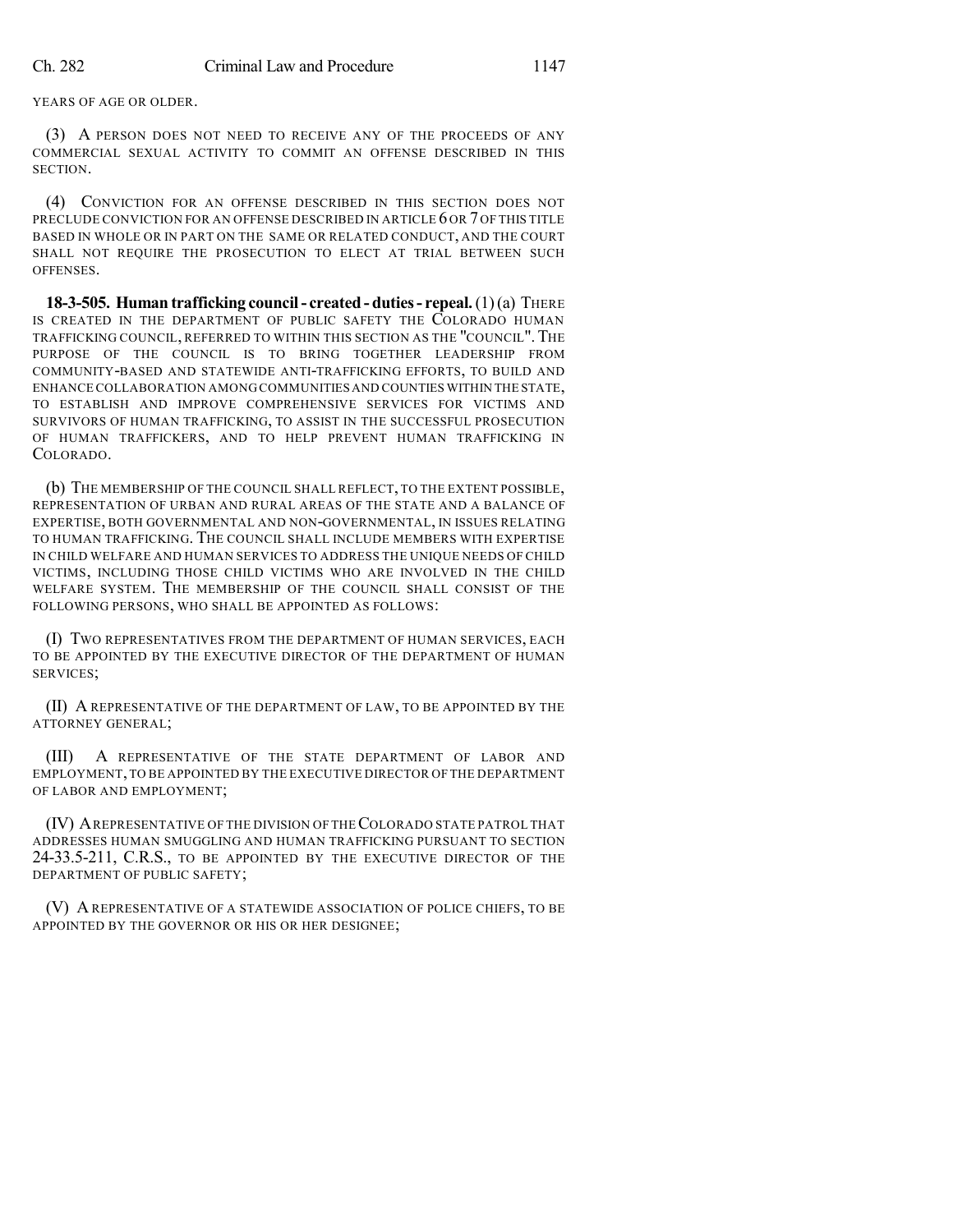(VI) AREPRESENTATIVE OF A STATEWIDE ASSOCIATION OF COUNTY SHERIFFS, TO BE APPOINTED BY THE GOVERNOR OR HIS OR HER DESIGNEE;

(VII) A REPRESENTATIVE OF A STATEWIDE COALITION FOR VICTIMS OF SEXUAL ASSAULT, TO BE APPOINTED BY THE GOVERNOR OR HIS OR HER DESIGNEE;

(VIII) A REPRESENTATIVE OF A STATEWIDE ORGANIZATION THAT PROVIDES SERVICES TO CRIME VICTIMS, TO BE APPOINTED BY THE GOVERNOR OR HIS OR HER DESIGNEE;

(IX) AREPRESENTATIVE OF A STATEWIDE IMMIGRANT RIGHTS ORGANIZATION, TO BE APPOINTED BY THE GOVERNOR OR HIS OR HER DESIGNEE;

(X) AREPRESENTATIVE OF A STATEWIDE ORGANIZATION OFDISTRICT ATTORNEYS, TO BE APPOINTED BY THE GOVERNOR OR HIS OR HER DESIGNEE;

(XI) A REPRESENTATIVE OF A STATEWIDE ORGANIZATION OF CRIMINAL DEFENSE ATTORNEYS, TO BE APPOINTED BY THE GOVERNOR OR HIS OR HER DESIGNEE;

(XII) AT LEAST THREE BUT NOT MORE THAN FIVE PERSONS, EACH REPRESENTING A REGIONAL OR CITY-WIDE HUMAN TRAFFICKING TASK FORCE OR COALITION, EACH TO BE APPOINTED BY THE GOVERNOR OR HIS OR HER DESIGNEE;

(XIII) AREPRESENTATIVE OF A NONPROFIT ORGANIZATION THAT FACILITATES THE TREATMENT OR HOUSING OF HUMAN TRAFFICKING VICTIMS,TO BE APPOINTED BY THE GOVERNOR OR HIS OR HER DESIGNEE;

(XIV) A REPRESENTATIVE OF A COLLEGE OR UNIVERSITY DEPARTMENT THAT CONDUCTSRESEARCH ON HUMAN TRAFFICKING,TO BE APPOINTED BY THE GOVERNOR OR HIS OR HER DESIGNEE;

(XV) AREPRESENTATIVE OF A STATEWIDE ORGANIZATION THAT PROVIDES LEGAL ADVOCACY TO ABUSED, NEGLECTED, AND AT-RISK CHILDREN, TO BE APPOINTED BY THE GOVERNOR OR HIS OR HER DESIGNEE;

(XVI) TWO REPRESENTATIVES OF ORGANIZATIONS THAT PROVIDE DIRECT SERVICES TO VICTIMS OF HUMAN TRAFFICKING,TO BE APPOINTED BY THE GOVERNOR OR HIS OR HER DESIGNEE;

(XVII) ONE REPRESENTATIVE OF A FAITH-BASED ORGANIZATION THAT ASSISTS VICTIMS OF HUMAN TRAFFICKING, TO BE APPOINTED BY THE GOVERNOR OR HIS OR HER DESIGNEE;

(XVIII) TWO PERSONS,EACH OF WHOM IS A DIRECTOR OF A COUNTY DEPARTMENT OF SOCIAL SERVICES, ONE FROM AN URBAN COUNTY AND THE OTHER FROM A RURAL COUNTY, EACH TO BE APPOINTED BY THE GOVERNOR OR HIS OR HER DESIGNEE;

(XIX) ONE PERSON WHO PROVIDES CHILD WELFARE SERVICES FOR A COUNTY DEPARTMENT OF SOCIAL SERVICES, TO BE APPOINTED BY THE GOVERNOR OR HIS OR HER DESIGNEE;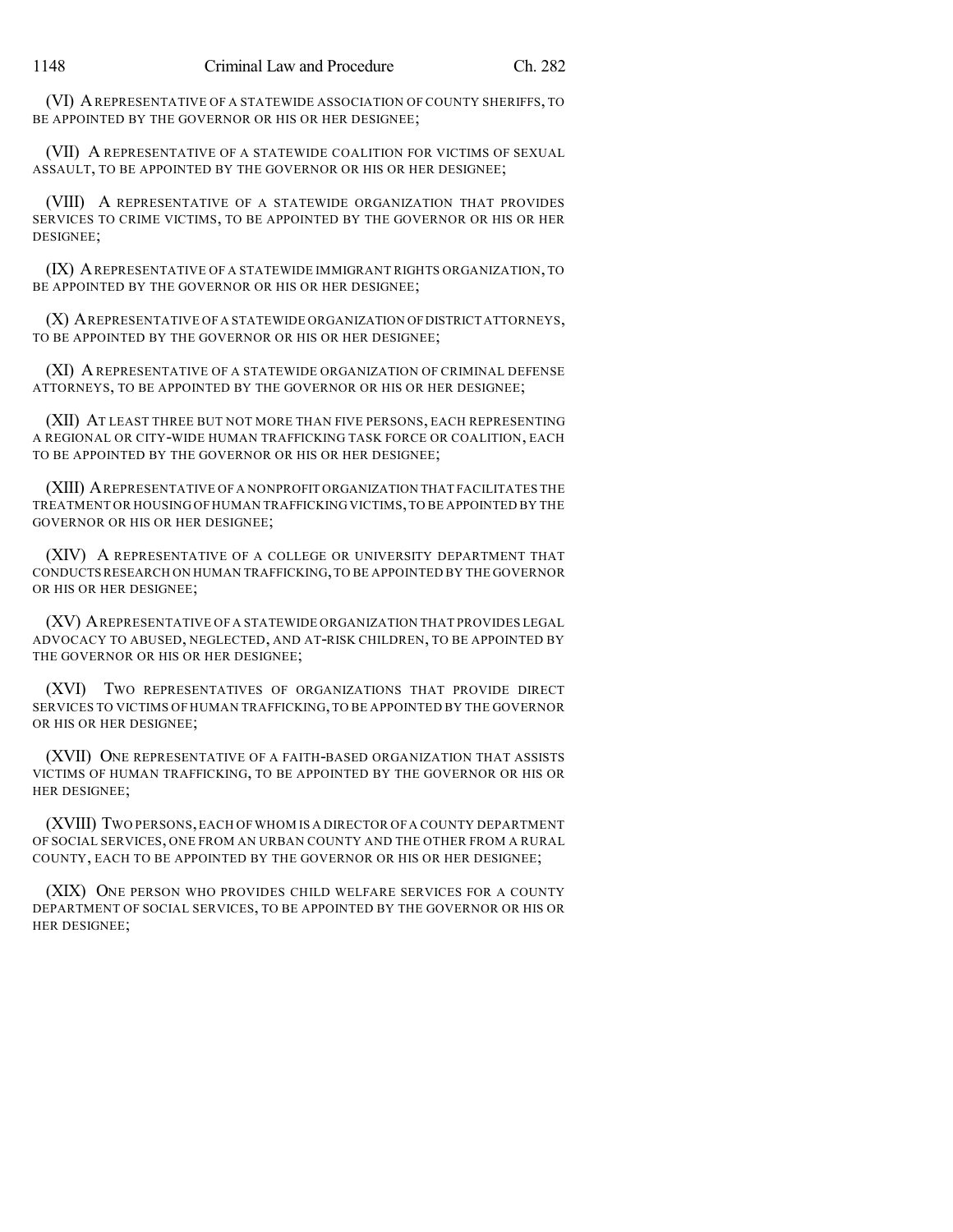(XX) TWO PERSONS WHO ARE FORMER VICTIMS OF HUMAN TRAFFICKING, ONE WHO IS A FORMER VICTIM OF HUMAN TRAFFICKING FOR INVOLUNTARY SERVITUDE AND ONE WHO IS A FORMER VICTIM OF HUMAN TRAFFICKINGFOR SEXUAL SERVITUDE, EACH TO BE APPOINTED BY THE GOVERNOR OR HIS OR HER DESIGNEE;

(XXI) A REPRESENTATIVE OF A CHILD ADVOCACY CENTER; AND

(XXII) ONE PERSON TO BE APPOINTED BY THE COMMISSIONER OF AGRICULTURE.

(2) EACH APPOINTING AUTHORITY DESCRIBED IN SUBSECTION (1)OF THIS SECTION SHALL MAKE HIS OR HER APPOINTMENTS TO THE COUNCIL ON OR BEFORE AUGUST 1, 2014. THE MEMBERS OF THE COUNCIL SHALL ELECT PRESIDING OFFICERS FOR THE COUNCIL, INCLUDING A CHAIR AND VICE-CHAIR, FROM AMONG THE COUNCIL MEMBERS APPOINTED PURSUANT TO SUBSECTION (1) OF THIS SECTION, WHICH PRESIDING OFFICERS SHALL SERVE TERMS OF TWO YEARS.COUNCIL MEMBERS MAY REELECT A PRESIDING OFFICER.

(3) EACH MEMBER OF THE COUNCIL SHALL SERVE AT THE PLEASURE OF HIS OR HER APPOINTING AUTHORITY FOR A TERM OF FOUR YEARS. THE APPOINTING AUTHORITY MAY REAPPOINT THE MEMBER FOR AN ADDITIONAL TERM OR TERMS. MEMBERS OF THE COUNCIL SHALL SERVE WITHOUT COMPENSATION.

(4) THE COUNCIL SHALL HOLD ITS FIRST MEETING ON OR BEFORE NOVEMBER 1, 2014, AT A TIME AND PLACE TO BE DESIGNATED BY THE EXECUTIVE DIRECTOR OF THE DEPARTMENT OF PUBLIC SAFETY, OR BY HIS OR HER DESIGNEE. THE COUNCIL SHALL MEET AT LEAST FOUR TIMES EACH YEAR AND SHALL CARRY OUT THE FOLLOWING DUTIES:

(a) ON OR BEFORE JANUARY 1, 2016, MAKE RECOMMENDATIONS TO THE JUDICIARY COMMITTEES OF THE HOUSE OF REPRESENTATIVES AND SENATE, OR ANY SUCCESSOR COMMITTEES, CONCERNING:

(I) WHETHER THE GENERAL ASSEMBLY SHOULD ESTABLISH STANDARDS AND A PROCESS FOR THE CERTIFICATION OF ORGANIZATIONS THAT PROVIDE SERVICES TO VICTIMS OF HUMAN TRAFFICKING; AND

(II) WHETHER THE GENERAL ASSEMBLY SHOULD ESTABLISH A GRANT PROGRAM TO WHICH ORGANIZATIONS THAT PROVIDE SERVICES TO VICTIMS OF HUMAN TRAFFICKING MAY APPLY FOR GRANTS, INCLUDING CONSIDERATION OF HOW SUCH A GRANT PROGRAM MAY BE FUNDED;

(b) ON OR BEFORE JANUARY 1, 2017, AND ON OR BEFORE JANUARY 17 OF EACH YEAR THEREAFTER,SUBMIT A REPORT TO THE JUDICIARY COMMITTEES OFTHE HOUSE OFREPRESENTATIVES AND SENATE,OR ANY SUCCESSOR COMMITTEES,SUMMARIZING THE ACTIVITIES OF THE COUNCIL DURING THE PRECEDING YEAR.

(c) CONSIDER AND MAKE, AS IT DEEMS NECESSARY, RECOMMENDATIONS TO THE JUDICIARY COMMITTEES OF THE HOUSE OF REPRESENTATIVES AND SENATE, OR TO ANY SUCCESSOR COMMITTEES, CONCERNING ANY STATUTORY CHANGES THAT THE COUNCIL DEEMS NECESSARY TO FACILITATE THE PROSECUTION AND PUNISHMENT OF PERSONS WHO ENGAGE IN, AND TO PROTECT THE VICTIMS OF, HUMAN TRAFFICKING;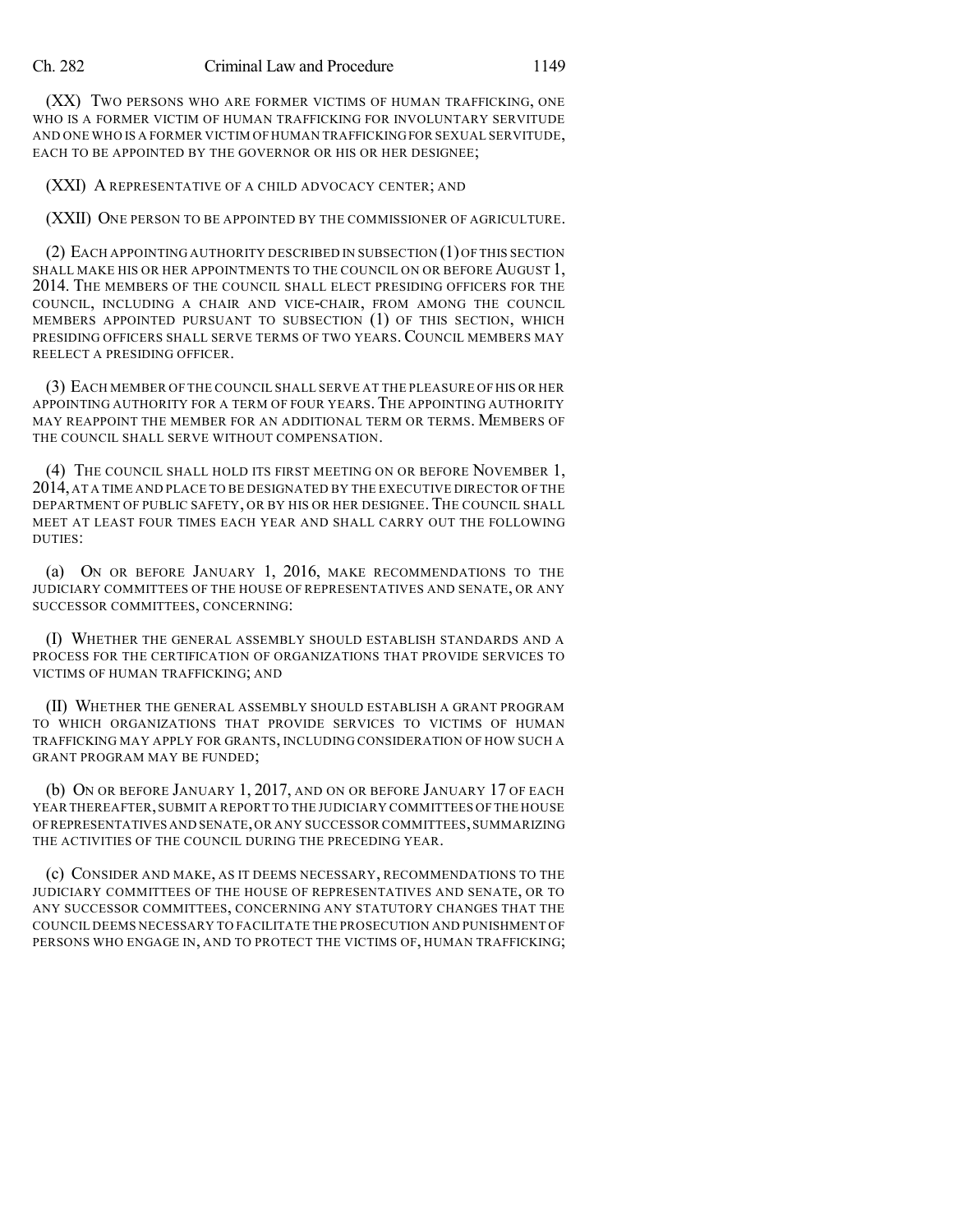(d) DEVELOP AN IMPLEMENTATION PLAN FOR A PUBLIC AWARENESS CAMPAIGN TO EDUCATE THE PUBLIC ABOUT HUMAN TRAFFICKING AND PLACE VICTIMS SERVICES CONTACT INFORMATION IN PLACES WHERE VICTIMS OF HUMAN TRAFFICKING ARE LIKELY TO SEE IT;

(e) DEVELOP TRAINING STANDARDS AND CURRICULA FOR ORGANIZATIONS THAT PROVIDE ASSISTANCE TO VICTIMS OF HUMAN TRAFFICKING,FOR PERSONSWHO WORK IN OR WHO FREQUENT PLACES WHERE HUMAN TRAFFICKING VICTIMS ARE LIKELY TO APPEAR, AND FOR LAW ENFORCEMENT AGENCIES;

(f) IDENTIFY BEST PRACTICES FOR THE PREVENTION OF HUMAN TRAFFICKING, PARTICULARLY FOR THE PREVENTION OF CHILD SEX TRAFFICKING;

(g) COLLECT DATA RELATING TO THE PREVALENCE OF, AND THE EFFORTS OF LAW ENFORCEMENT TO COMBAT, HUMAN TRAFFICKING IN COLORADO. THE COUNCIL SHALL ANNUALLY REPORT THE DATA TO THE JUDICIARY COMMITTEES OF THE HOUSE OF REPRESENTATIVES AND SENATE, OR TO ANY SUCCESSOR COMMITTEES; AND

(h) RESEARCH AND PURSUE FUNDING OPPORTUNITIES FOR THE COUNCIL.

(5) THE DEPARTMENT OF PUBLIC SAFETY IS AUTHORIZED TO ACCEPT AND EXPEND GIFTS, GRANTS, AND DONATIONS FOR THE PURPOSE OF ASSISTING THE COUNCIL IN FULFILLING ITS DUTIES PURSUANT TO THIS SECTION.

(6) THIS SECTION IS REPEALED, EFFECTIVE SEPTEMBER 1, 2019.BEFORE REPEAL, THE DEPARTMENT OF REGULATORY AGENCIES SHALL REVIEW THE COUNCIL PURSUANT TO SECTION 2-3-1203, C.R.S.

**SECTION 2.** In Colorado Revised Statutes, 18-1.3-603, **add** (9) as follows:

**18-1.3-603. Assessment of restitution - corrective orders.** (9) FOR A CONVICTION FOR HUMAN TRAFFICKING FOR INVOLUNTARY SERVITUDE, AS DESCRIBED IN SECTION 18-3-503, OR FOR HUMAN TRAFFICKING FOR SEXUAL SERVITUDE, AS DESCRIBED IN SECTION 18-3-504, THE COURT SHALL ORDER RESTITUTION, IF APPROPRIATE, PURSUANT TO THIS SECTION EVEN IF THE VICTIM IS UNAVAILABLE TO ACCEPT PAYMENT OF RESTITUTION.

**SECTION 3.** In Colorado Revised Statutes, 2-3-1203, **add** (3) (ff.5) (IV) as follows:

**2-3-1203. Sunset review of advisory committees.** (3) The following dates are the dates for which the statutory authorization for the designated advisory committees is scheduled for repeal:

(ff.5) September 1, 2019:

(IV) THE COLORADO HUMAN TRAFFICKING COUNCIL CREATED IN SECTION 18-3-505, C.R.S.;

**SECTION 4.** In Colorado Revised Statutes, 18-3-407, **amend** (2) introductory portion as follows: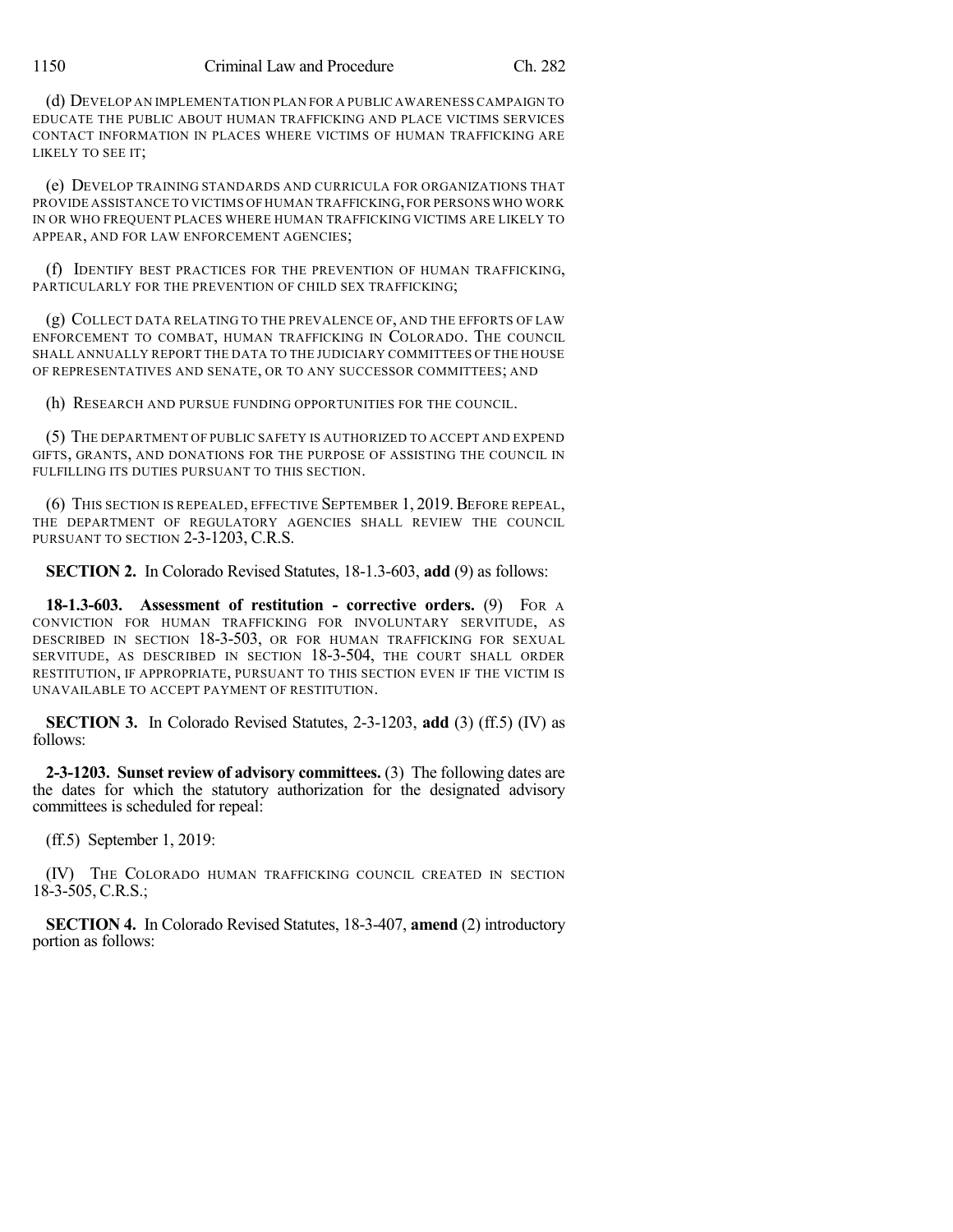**18-3-407. Victim'sandwitness'spriorhistory- evidentiaryhearing- victim's identity - protective order.** (2) In any criminal prosecution for class 4 felony internet luring of a child, as described in section 18-3-306 (3) or under sections 18-3-402 to 18-3-405.5, 18-3-504, 18-6-301, 18-6-302, 18-6-403, and 18-6-404, AND ANY OFFENSE DESCRIBED IN PART 4 OF ARTICLE 7 OF THIS TITLE, or for attempt or conspiracy to commit any of said crimes, if evidence, that is not excepted under subsection  $(1)$  of this section, of specific instances of the victim's or a witness's prior or subsequent sexual conduct, or opinion evidence of the victim's or a witness's sexual conduct, or reputation evidence of the victim's or a witness's sexual conduct, or evidence that the victim or a witness has a history of false reporting of sexual assaults is to be offered at trial, the following procedure shall be followed:

**SECTION 5.** In Colorado Revised Statutes, 12-25.5-112, **amend** (3) (a) as follows:

**12-25.5-112. Duties of escort bureau.** (3) Each escort bureau shall provide to each employee of the escort bureau a written notice that includes:

(a) A statement that human trafficking and coercion of involuntary servitude are IS prohibited in this state by the provisions of sections  $18-3-501$ ,  $18-3-502$ , and 18-3-503 AND 18-3-504, C.R.S.; and

**SECTION 6.** In Colorado Revised Statutes, 12-48.5-110, **amend** (1) (f) as follows:

**12-48.5-110. Unlawful acts.** (1) It is unlawful for any person:

(f) To operate a massage parlor while failing to displayat all timesin a prominent place on the licensed premises a printed card with a minimum height of fourteen inches and a width of eleven inches with each letter a minimum of one-half inch in height, which shall read as follows:

#### WARNING

IT IS ILLEGAL FOR ANY PERSON UNDER EIGHTEEN YEARS OF AGE TO BE IN OR UPON THESE PREMISES AT ANY TIME, UNLESS HE OR SHE IS ACCOMPANIED BY HIS OR HER PARENT OR HAS A PHYSICIAN'S PRESCRIPTION FOR MASSAGE SERVICES.

IT IS ILLEGAL FOR ANY PERSON TO ALLOW A PERSON UNDER EIGHTEEN YEARS OF AGE TO BE IN OR UPON THESE PREMISES AT ANY TIME, UNLESS HE OR SHE IS ACCOMPANIED BY HIS OR HER PARENT OR HAS A PHYSICIAN'S PRESCRIPTION FOR MASSAGE SERVICES.

PART5OFARTICLE3OFTITLE18,COLORADOREVISEDSTATUTES, PROHIBITS HUMAN TRAFFICKING OF ADULTS, TRAFFICKING OF CHILDREN, AND COERCION OF INVOLUNTARY SERVITUDE AND ESTABLISHES CRIMINAL PENALTIES FOR THESE OFFENSES OFFENDERS.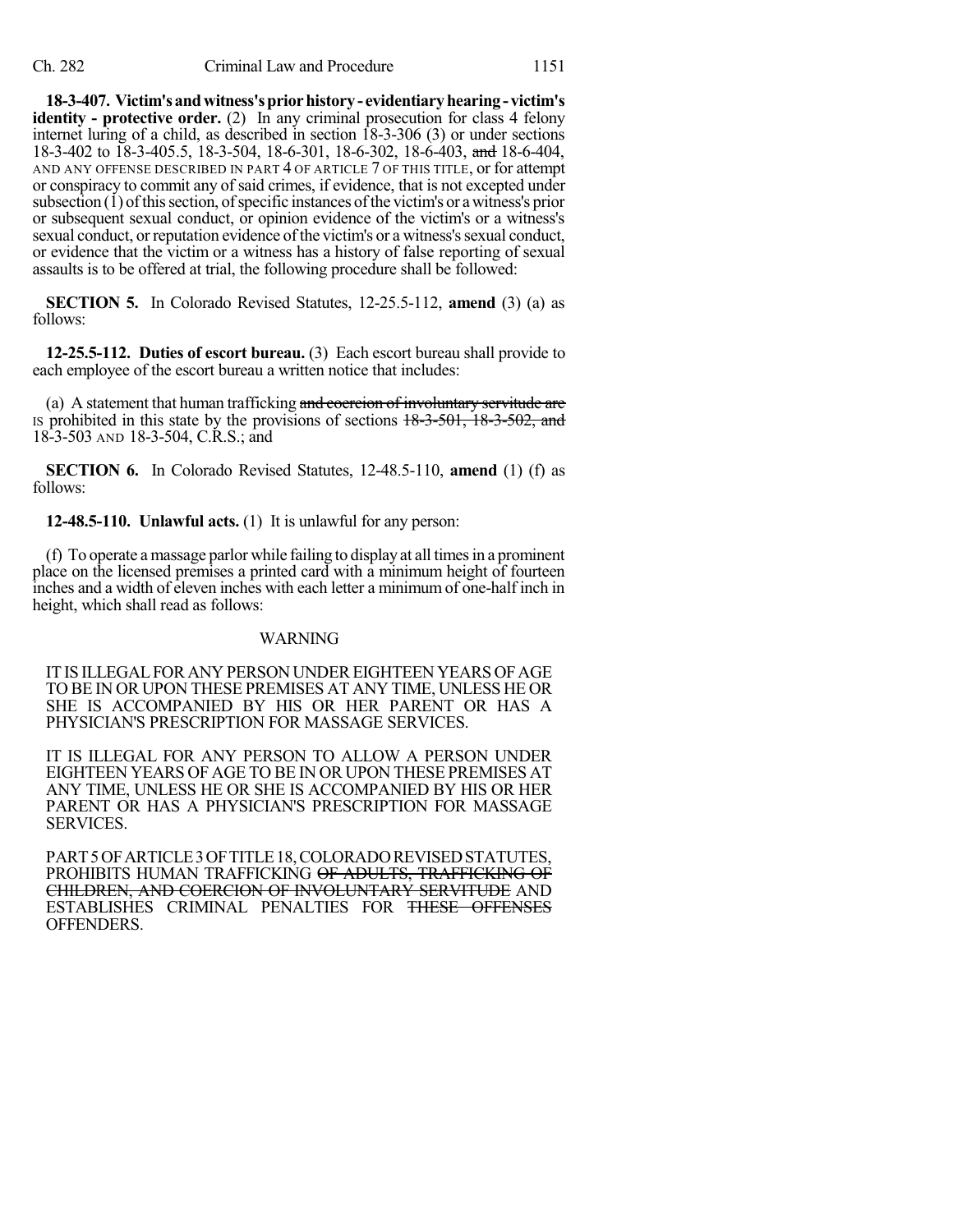FINES OR IMPRISONMENT MAY BE IMPOSED BY THE COURTS FOR VIOLATION OFTHESE PROVISIONS UNDER ARTICLE 48.5 OF TITLE 12, COLORADO REVISED STATUTES.

**SECTION 7.** In Colorado Revised Statutes, **amend** 13-21-127 as follows:

**13-21-127. Civil damagesfor human trafficking and involuntary servitude.** (1) IN ADDITION TO ALL OTHER REMEDIES, a person VICTIM, AS DEFINED IN SECTION 18-3-502 (12), C.R.S., is entitled to recover damages and to obtain injunctive relief from PROXIMATELY CAUSED BY any person who commits trafficking in adults, as described in section 18-3-501, C.R.S.; trafficking in children, as described in section 18-3-502, C.R.S.; or coercion of involuntary servitude, as described in section 18-3-503, C.R.S. HUMAN TRAFFICKING FOR INVOLUNTARY SERVITUDE, AS DESCRIBED IN SECTION 18-3-503, C.R.S., OR HUMAN TRAFFICKING FOR SEXUAL SERVITUDE, AS DESCRIBED IN SECTION 18-3-504, C.R.S.

(2) A conviction for trafficking in adults, as described in section 18-3-501, C.R.S.;trafficking in children, as described in section 18-3-502,C.R.S.; or coercion of involuntary servitude, as described in section 18-3-503, C.R.S., shall HUMAN TRAFFICKING FOR INVOLUNTARY SERVITUDE, AS DESCRIBED IN SECTION 18-3-503, C.R.S., OR HUMAN TRAFFICKING FOR SEXUAL SERVITUDE, AS DESCRIBED IN SECTION 18-3-504, C.R.S., IS not be a condition precedent to maintaining a civil action pursuant to the provisions of this section.

**SECTION 8.** In Colorado Revised Statutes, 13-25-129.5, **amend** (2) (b) (IX) as follows:

**13-25-129.5. Statements of persons with intellectual and developmental disabilities- hearsay exception.** (2) (b) The exception described in paragraph (a) of this subsection (2) applies to an out-of-court statement made by a person with a developmental disability, which statement describes all or part of any of the following offenses:

(IX) HUMAN trafficking in children OF A MINOR FOR INVOLUNTARY SERVITUDE, AS DESCRIBED IN SECTION 18-3-503, C.R.S., OR HUMAN TRAFFICKING OF A MINOR FOR SEXUAL SERVITUDE, as described in section 18-3-502, C.R.S. SECTION 18-3-504 (2), C.R.S.;

**SECTION 9.** In Colorado Revised Statutes, 14-10-129, **amend** (3) (b) (XI) as follows:

**14-10-129. Modification of parenting time.** (3)(b) The provisions of paragraph (a) of this subsection (3) shall apply to the following crimes:

(XI) HUMAN trafficking in children OF A MINOR FOR SEXUAL SERVITUDE, as defined DESCRIBED in section  $18-3-502$ , C.R.S. SECTION 18-3-504 (2), C.R.S.;

**SECTION 10.** In Colorado Revised Statutes, 16-8-115, **amend** (4) (g) (X) as follows:

**16-8-115. Release from commitment after verdict of not guilty by reason of**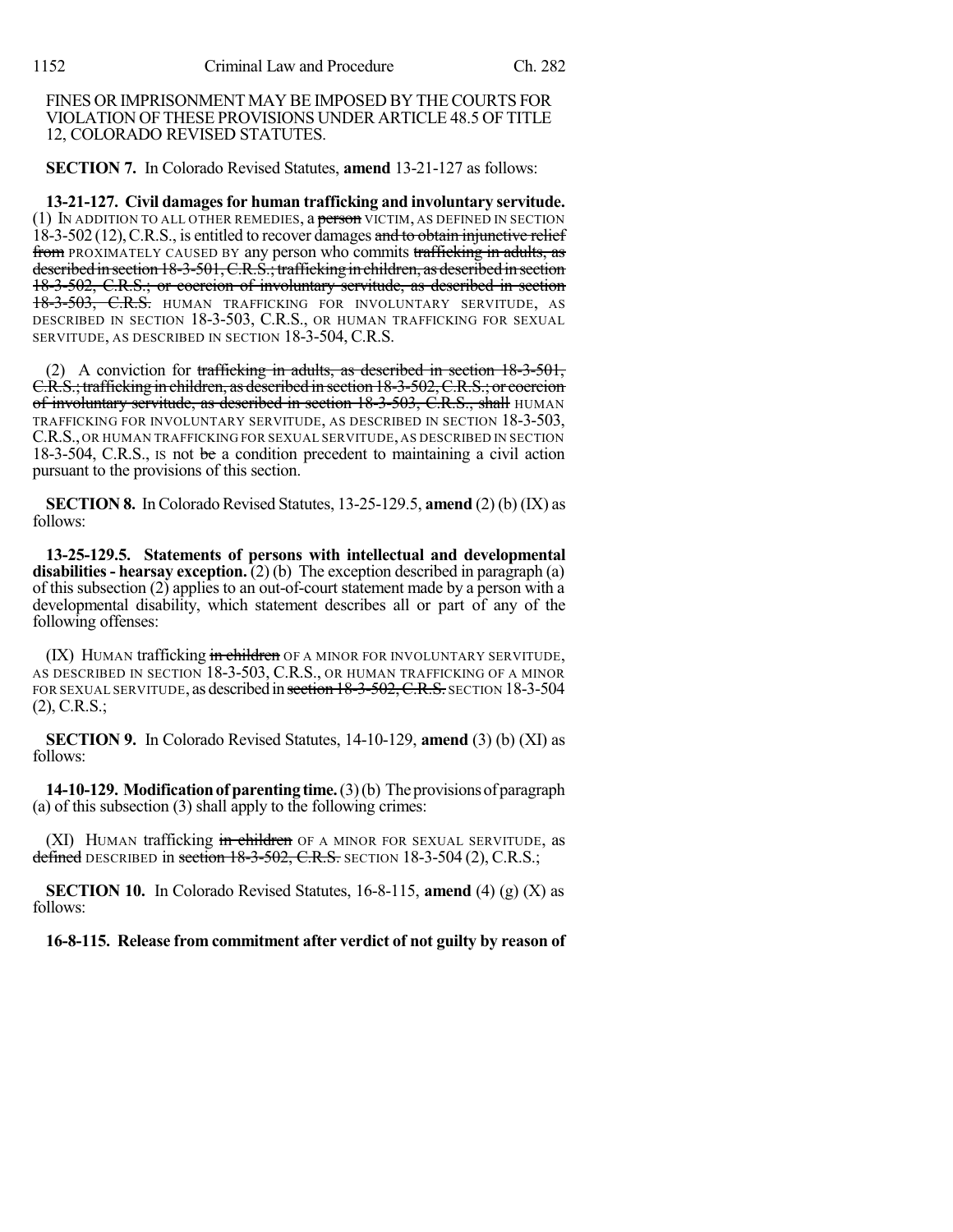**insanity or not guilty by reason of impaired mental condition.** (4) (g) As used in this subsection (4), "an offense involving unlawful sexual behavior" means any of the following offenses:

 $(X)$  HUMAN trafficking in children, in violation of section  $18-3-502$ , C.R.S. OF A MINOR FOR SEXUAL SERVITUDE, AS DESCRIBED IN SECTION 18-3-504 (2), C.R.S.;

**SECTION 11.** In Colorado Revised Statutes, 16-11.7-102, **amend** (3) (j) as follows:

**16-11.7-102. Definitions.** As used in this article, unless the context otherwise requires:

(3) "Sex offense" means any felony or misdemeanor offense described in this subsection (3) as follows:

(j) HUMAN trafficking in children, in violation of section  $18-3-502$ , C.R.S. OF A MINOR FOR SEXUAL SERVITUDE, AS DESCRIBED IN SECTION 18-3-504 (2), C.R.S.;

**SECTION 12.** In Colorado Revised Statutes, 16-13-303, **amend** (1) (a) as follows:

**16-13-303. Class 1 public nuisance.** (1) Every building or part of a building including the ground upon which it is situate and all fixtures and contents thereof, everyvehicle, and anyreal propertyshall be deemed a class 1 public nuisancewhen:

(a) Used as a public or private place of prostitution or used as a place where the commission of soliciting for prostitution, as defined in section 18-7-202, C.R.S.; pandering, as defined in section 18-7-203, C.R.S.; keeping a place of prostitution, as defined in section 18-7-204, C.R.S.; pimping, as defined in section 18-7-206, C.R.S.; trafficking in adults, as defined in section 18-3-501, C.R.S.; trafficking in children, as defined in section 18-3-502, C.R.S.; or coercion of involuntary servitude, as defined in section 18-3-503, C.R.S. HUMAN TRAFFICKING, AS DESCRIBED IN SECTION 18-3-503 OR 18-3-504, C.R.S.; occurs;

**SECTION 13.** In Colorado Revised Statutes, 16-22-102, **amend** (9) (j) as follows:

**16-22-102. Definitions.** As used in this article, unless the context otherwise requires:

(9) "Unlawful sexual behavior" means any of the following offenses or criminal attempt, conspiracy, or solicitation to commit any of the following offenses:

(j) HUMAN trafficking in children, in violation of section  $18-3-502$ , C.R.S. OF A MINOR FOR SEXUAL SERVITUDE, AS DESCRIBED IN SECTION 18-3-504 (2), C.R.S.;

**SECTION 14.** In Colorado Revised Statutes, 16-22-108, **amend** (2.5) (c) as follows:

**16-22-108. Registration - procedure - frequency - place - change of address**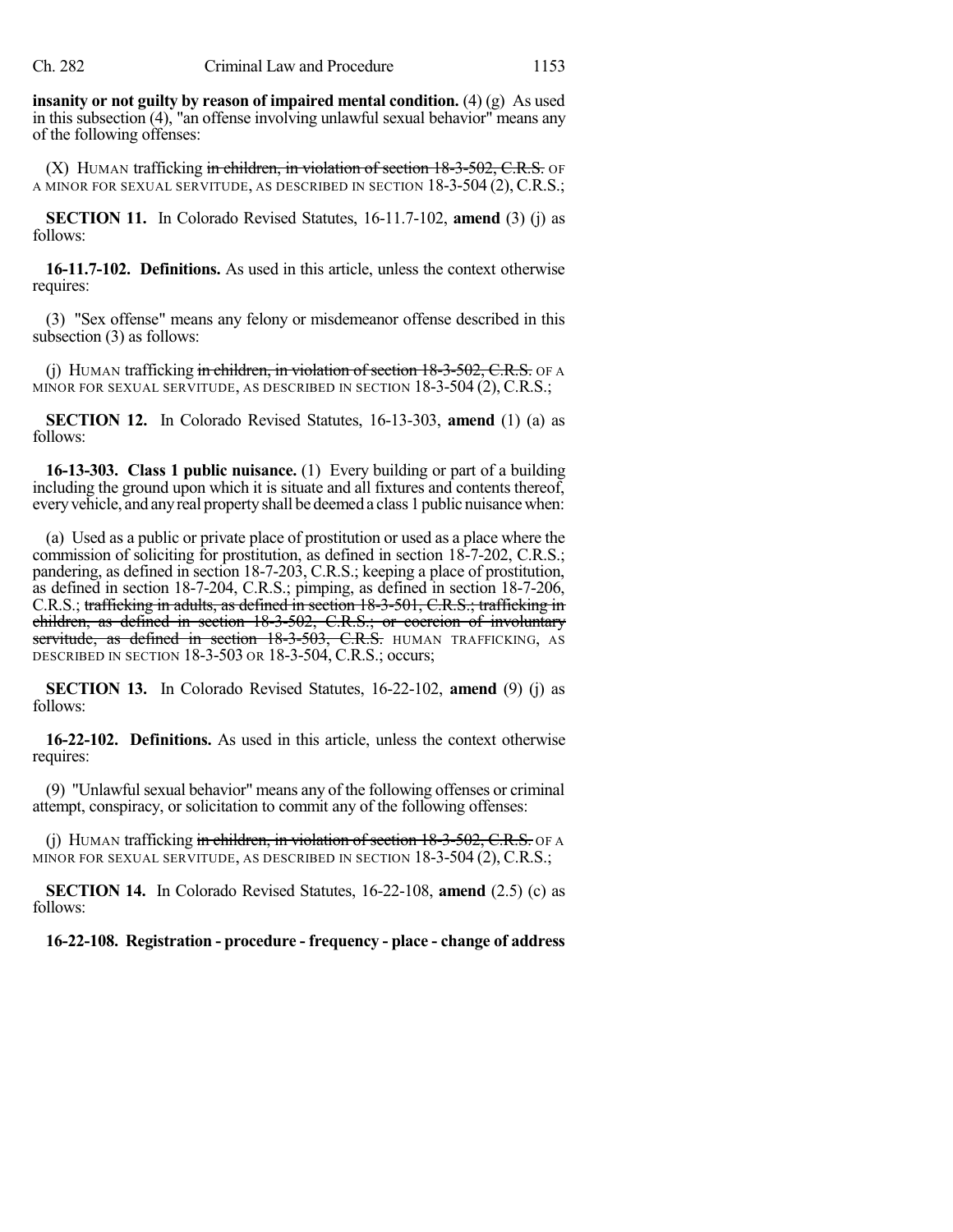**- fee.**  $(2.5)$  (c) For purposes of this section, "child sex crime" means sexual assault on a child, as described in section 18-3-405,C.R.S.;sexual assault on a child byone in a position of trust, as described in section 18-3-405.3, C.R.S.; unlawful sexual contact, as described in section 18-3-404 (1.5), C.R.S.; enticement of a child, as described in section 18-3-305, C.R.S.; aggravated incest, as described in section 18-6-302 (1) (b), C.R.S.; HUMAN trafficking in children, as described in section 18-3-502, C.R.S. OF A MINOR FOR SEXUAL SERVITUDE, AS DESCRIBED IN SECTION 18-3-504 (2), C.R.S.; sexual exploitation of children, as described in section 18-6-403, C.R.S.; procurement of a child for sexual exploitation, as described in section 18-6-404, C.R.S.; soliciting for child prostitution, as described in section 18-7-402, C.R.S.; pandering of a child, as described in section 18-7-403, C.R.S.; procurement of a child, as described in section 18-7-403.5, C.R.S.; keeping a place of child prostitution, as described in section 18-7-404, C.R.S.; pimping of a child, as described in section 18-7-405, C.R.S.; inducement of child prostitution, as described in section 18-7-405.5, C.R.S.; patronizing a prostituted child, as described in section 18-7-406, C.R.S.; internet luring of a child, as described in section 18-3-306, C.R.S.; internet sexual exploitation of a child, as described in section 18-3-405.4, C.R.S.; wholesale promotion of obscenity to a minor, as described in section 18-7-102 (1.5), C.R.S.; promotion of obscenity to a minor, as described in section  $18-7-102$  (2.5), C.R.S.; sexual assault, as described in section  $18-3-402$  (1) (d) and  $(1)$  (e), C.R.S.; sexual assault in the second degree as it existed prior to July 1, 2000, as described in section 18-3-403 (1) (e) and (1) (e.5), C.R.S.; or criminal attempt, conspiracy, or solicitation to commit any of the acts specified in this paragraph (c).

**SECTION 15.** In Colorado Revised Statutes, 18-1.3-401, **amend** (10)(b)(XIV); and **add** (10) (b) (XVI) and (10) (b) (XVII) as follows:

**18-1.3-401. Felonies classified - presumptive penalties.** (10) (b) Crimes that present an extraordinary risk of harm to society shall include the following:

(XIV) Sale or distribution of materials to manufacture controlled substances, as described in section 18-18-412.7; and

(XVI) A CLASS 3 FELONY OFFENSE OF HUMAN TRAFFICKING FOR INVOLUNTARY SERVITUDE, AS DESCRIBED IN SECTION 18-3-503; AND

(XVII) A CLASS 3 FELONY OFFENSE OF HUMAN TRAFFICKING FOR SEXUAL SERVITUDE, AS DESCRIBED IN SECTION 18-3-504.

**SECTION 16.** In Colorado Revised Statutes, 18-1.3-602, **amend** (4) (e) as follows:

**18-1.3-602. Definitions.** As used in this part 6, unless the context otherwise requires:

(4) (e) Notwithstanding any other provision of this section, "victim" includes a person less than eighteen years of age who has been trafficked by an offender, as described in section 18-3-502, or coerced into involuntary servitude, as described in section 18-3-503 OR 18-3-504.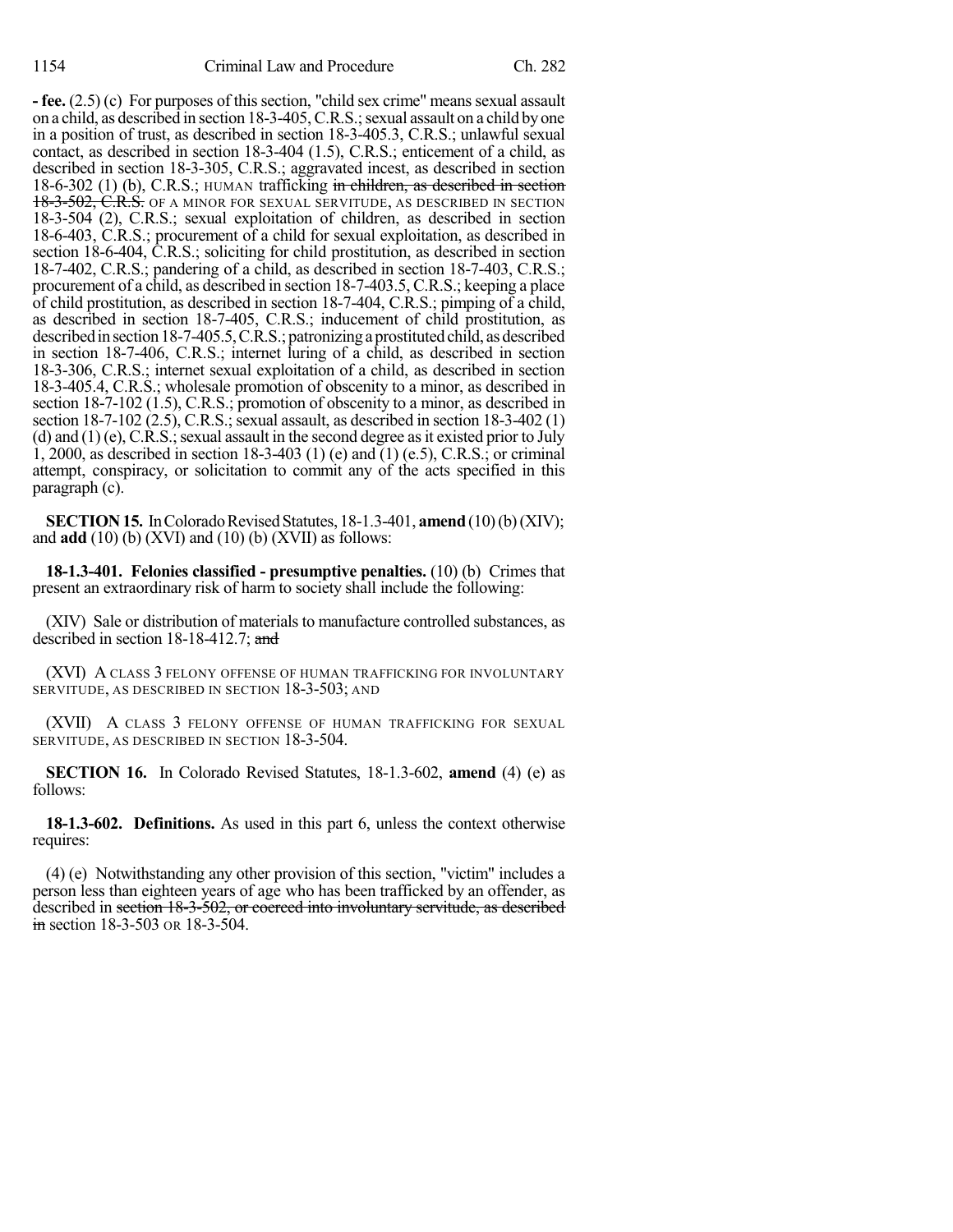### **SECTION 17.** In Colorado Revised Statutes, 18-3-411, **amend** (1) as follows:

**18-3-411. Sex offenses against children - "unlawfulsexual offense" defined -limitationfor commencingproceedings- evidence -statutoryprivilege.**(1) As used in this section, "unlawful sexual offense" means enticement of a child, as described in section 18-3-305, sexual assault, as described in section 18-3-402, when the victim at the time of the commission of the act is a child less than fifteen years of age, sexual assault in the first degree, as described in section 18-3-402, as it existed prior to July 1, 2000, when the victimat the time of the commission of the act is a child less than fifteen years of age; sexual assault in the second degree, as described in section 18-3-403 (1) (a), (1) (b), (1) (c), (1) (d), (1) (g), or (1) (h), as it existed prior to July 1, 2000, when the victimat the time of the commission of the act is a child less than fifteen years of age, or as described in section 18-3-403 (1) (e), as it existed prior to July 1, 2000, when the victim is less than fifteen years of age and the actor is at least four years older than the victim; unlawful sexual contact, as described in section 18-3-404 (1) (a), (1) (b), (1) (c), (1) (d), (1) (f), or (1) (g), when the victim at the time of the commission of the act is a child less than fifteen years of age; sexual assault in the third degree, as described in section  $18-3-404(1)$  $(a)$ ,  $(1)$   $(b)$ ,  $(1)$   $(c)$ ,  $(1)$   $(d)$ ,  $(1)$   $(f)$ , or  $(1)$   $(g)$ , as it existed prior to July 1, 2000, when the victim at the time of the commission of the act is a child less than fifteen years of age; sexual assault on a child, as described in section 18-3-405; sexual assault on a child by one in a position of trust, as described in section 18-3-405.3; aggravated incest, as described in section 18-6-302; HUMAN trafficking in children, as described in section 18-3-502 OF A MINOR FOR SEXUAL SERVITUDE, AS DESCRIBED IN SECTION 18-3-504 (2), C.R.S.; sexual exploitation of a child, as described in section 18-6-403; procurement of a child for sexual exploitation, as described in section 18-6-404; indecent exposure, as described in section 18-7-302, soliciting for child prostitution, as described in section 18-7-402; pandering of a child, as described in section 18-7-403; procurement of a child, as described in section 18-7-403.5; keeping a place of child prostitution, as described in section 18-7-404; pimping of a child, as described in section 18-7-405; inducement of child prostitution, as described in section 18-7-405.5; patronizing a prostituted child, as described in section 18-7-406; class 4 felony internet luring of a child, as described in section 18-3-306 (3); internet sexual exploitation of a child, as described in section 18-3-405.4; or criminal attempt, conspiracy, orsolicitation to commit anyofthe acts specified in this subsection (1).

#### **SECTION 18.** In Colorado Revised Statutes, 18-3-412, **amend** (1) as follows:

**18-3-412. Habitual sex offenders against children - indictment or information - verdict of the jury.** (1) For the purpose of this section, "unlawful sexual offense" means sexual assault, as described in section 18-3-402, when the victim at the time of the commission of the act is a child less than fifteen years of age, sexual assault in the first degree, as described in section 18-3-402, as it existed prior to July 1, 2000, when the victim at the time of the commission of the act is a child less than fifteen years of age; sexual assault in the second degree, as described in section 18-3-403 (1) (a), (1) (b), (1) (c), (1) (d), (1) (g), or (1) (h), as it existed prior to July 1, 2000, when the victim at the time of the commission of the act is a child less than fifteen years of age, or as described in section  $18-3-403$  (1) (e), as it existed prior to July 1, 2000, when the victim is less than fifteen years of age and the actor is at least four years older than the victim; unlawful sexual contact, as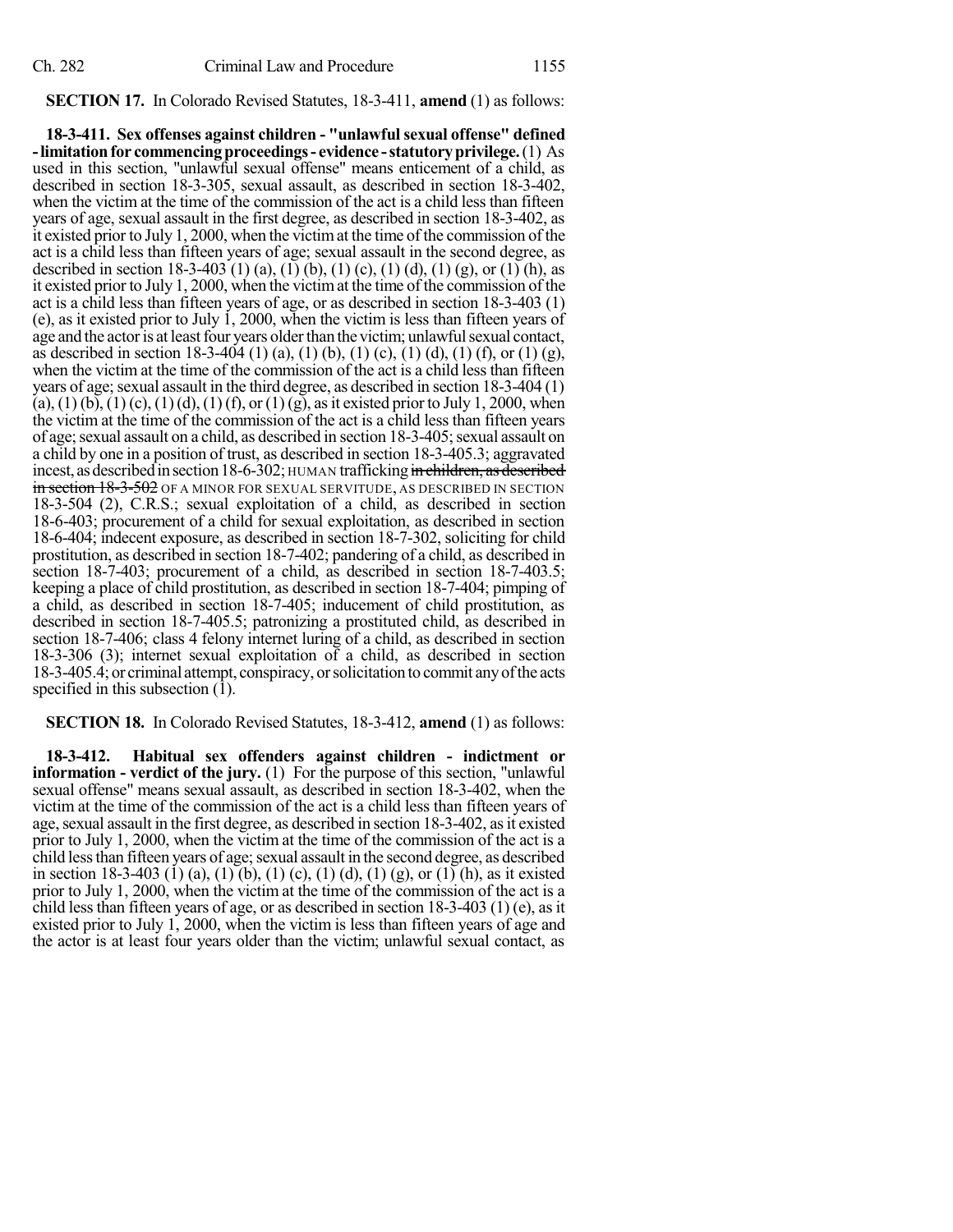described in section 18-3-404 (1) (a), (1) (b), (1) (c), (1) (d), (1) (f), or (1) (g), when the victim at the time of the commission of the act is a child less than fifteen years of age; sexual assault in the third degree, as described in section 18-3-404 (1) (a),  $(1)$  (b),  $(1)$  (c),  $(1)$  (d),  $(1)$  (f), or  $(1)$  (g), as it existed prior to July 1, 2000, when the victim at the time of the commission of the act is a child less than fifteen years of age; sexual assault on a child, as described in section 18-3-405; sexual assault on a child by one in a position of trust, as described in section 18-3-405.3; aggravated incest, as described in section 18-6-302; HUMAN trafficking in children, as described in section 18-3-502 OF A MINOR FOR SEXUAL SERVITUDE, AS DESCRIBED IN SECTION 18-3-504 (2), C.R.S.; sexual exploitation of a child, as described in section 18-6-403; procurement of a child for sexual exploitation, as described in section 18-6-404; soliciting for child prostitution, as described in section 18-7-402; pandering of a child, as described in section 18-7-403; procurement of a child, as described in section 18-7-403.5; keeping a place of child prostitution, as described in section 18-7-404; pimping of a child, as described in section 18-7-405; inducement of child prostitution, as described in section 18-7-405.5; patronizing a prostituted child, as described in section 18-7-406; or criminal attempt, conspiracy, or solicitation to commit any of the acts specified in this subsection  $(1)$ .

**SECTION 19.** In Colorado Revised Statutes, 18-17-103, **amend** (5) (b) (I) as follows:

**18-17-103. Definitions.** As used in this article, unless the context otherwise requires:

(5) "Racketeering activity" means to commit, to attempt to commit, to conspire to commit, or to solicit, coerce, or intimidate another person to commit:

(b) Any violation of the following provisions of the Colorado statutes or any criminal act committed in any jurisdiction of the United States which, if committed in this state, would be a crime under the following provisions of the Colorado statutes:

(I) Offenses against the person, as defined in sections 18-3-102 (first degree murder), 18-3-103 (second degree murder), 18-3-104 (manslaughter), 18-3-202 (first degree assault), 18-3-203 (second degree assault), 18-3-204 (third degree assault), 18-3-206(menacing), 18-3-207(criminal extortion), 18-3-301(first degree kidnapping), 18-3-302 (second degree kidnapping), <del>18-3-501 (trafficking in adults),</del> 18-3-502 (trafficking in children), and 18-3-503 (coercion ofinvoluntaryservitude) 18-3-503 (HUMAN TRAFFICKING FOR INVOLUNTARY SERVITUDE), AND 18-3-504 (HUMAN TRAFFICKING FOR SEXUAL SERVITUDE);

**SECTION 20.** In Colorado Revised Statutes, 18-24-101, **amend** (2) (g) as follows:

**18-24-101. Definitions.** As used in this article, unless the context otherwise requires:

(2) "Crime against a child" means any offense listed in section 18-3-411, or criminal attempt, conspiracy, or solicitation to commit any of those offenses, and any of the following offenses, or criminal attempt, conspiracy, or solicitation to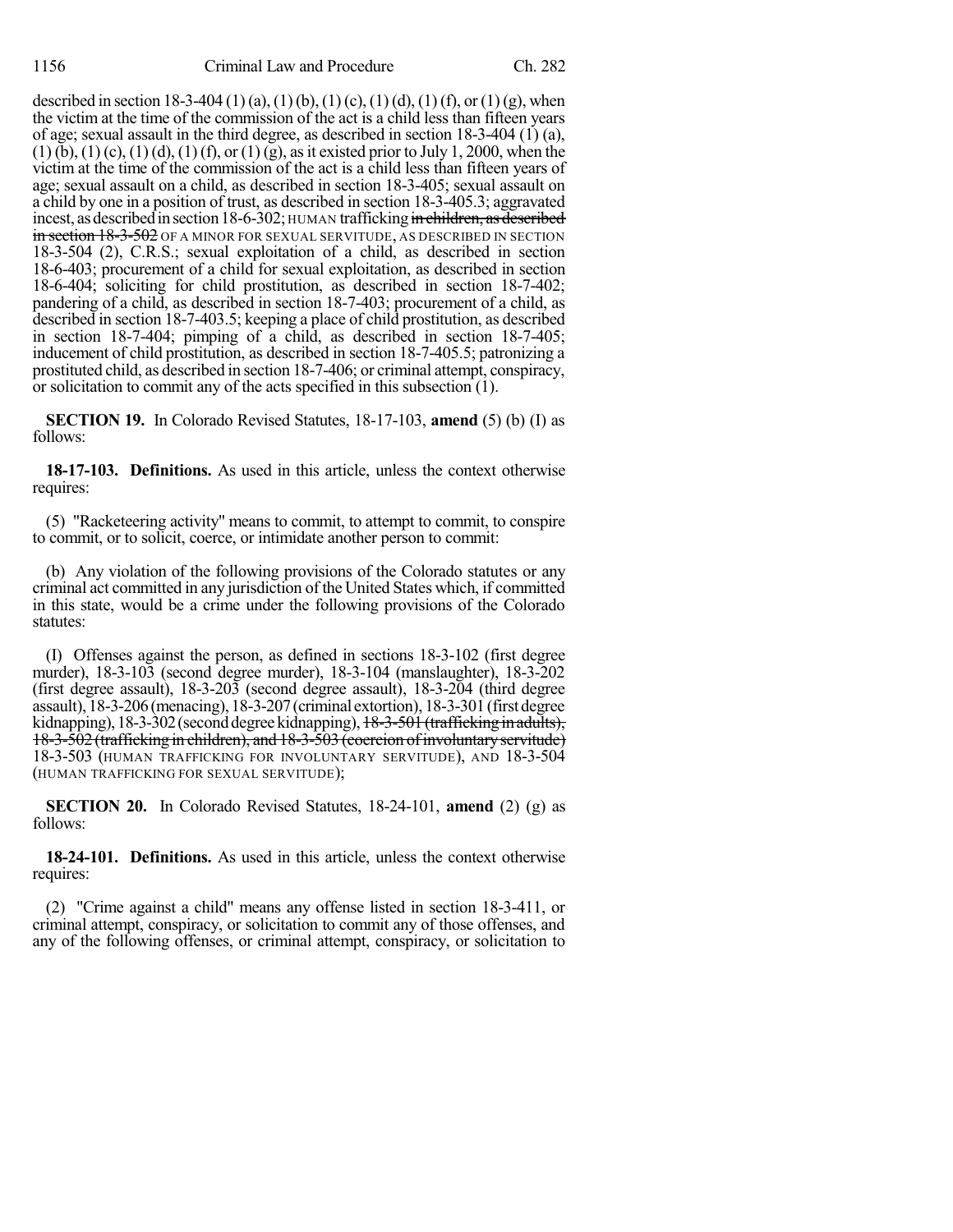commit any of the following offenses:

 $(g)$  Coercion of involuntary servitude HUMAN TRAFFICKING OF A MINOR FOR INVOLUNTARY SERVITUDE, in violation of section 18-3-503. when the victim is a child.

**SECTION 21.** In Colorado Revised Statutes, 19-1-306, **amend** (5) (d) (I) as follows:

**19-1-306. Expungementofjuveniledelinquent records.**(5)(d) The courtshall order expunged all records in the custody of the court and any records in the custody of any other agency or official that pertain to the petitioner's conviction for prostitution, as described in section 18-7-201, C.R.S.; soliciting for prostitution, as described in section 18-7-202, C.R.S.; keeping a place of prostitution, as described in section 18-7-204, C.R.S.; public indecency, as described in section 18-7-301, C.R.S.;soliciting for child prostitution, as described in section 18-7-402,C.R.S.; or any corresponding municipal code or ordinance if, at the hearing, the court finds that the petitioner who is the subject of the hearing has established by a preponderance of the evidence that, at the time he orshe committed the offense, he or she:

(I) Had been sold, exchanged, bartered, or leased TRAFFICKED by another person, as described in section  $18-3-501$  or  $18-3-502$ , C.R.S. SECTION 18-3-503 OR 18-3-504, C.R.S., for the purpose of performing the offense; or

**SECTION 22.** In Colorado Revised Statutes, 22-31-107, **amend** (5) (b) as follows:

**22-31-107. Candidatesfor school director - call - qualification - nomination.** (5) (b) For purposes of this subsection (5), "sexual offense against a child" means any of the offenses described in sections 18-3-305, 18-3-405, 18-3-405.3, <del>18-3-502</del> 18-3-504 (2), 18-6-301, 18-6-302, 18-6-403, 18-6-404, and 18-7-402 to 18-7-406, C.R.S., and any of the offenses described in sections 18-3-402 to 18-3-404 and 18-7-302, C.R.S., where the victim is less than eighteen years of age. "Sexual offense against a child" also means attempt, solicitation, or conspiracy to commit any of the offenses specified in this paragraph (b).

**SECTION 23.** In Colorado Revised Statutes, 24-4.1-302, **amend** (1) (ii) as follows:

**24-4.1-302. Definitions.** As used in this part 3, and for no other purpose, including the expansion of the rights of any defendant:

(1) "Crime" means any of the following offenses, acts, and violations as defined bythe statutes ofthe state ofColorado, whether committed byan adult or a juvenile:

(ii) HUMAN trafficking in adults, in violation of section  $18-3-501$ , C.R.S.; or trafficking in children, in violation of section 18-3-502, C.R.S. SECTION 18-3-503 OR 18-3-504, C.R.S.;

**SECTION 24.** In Colorado Revised Statutes,  $24-4.2-104$ , **amend**  $(1)(a)$  (II) (B)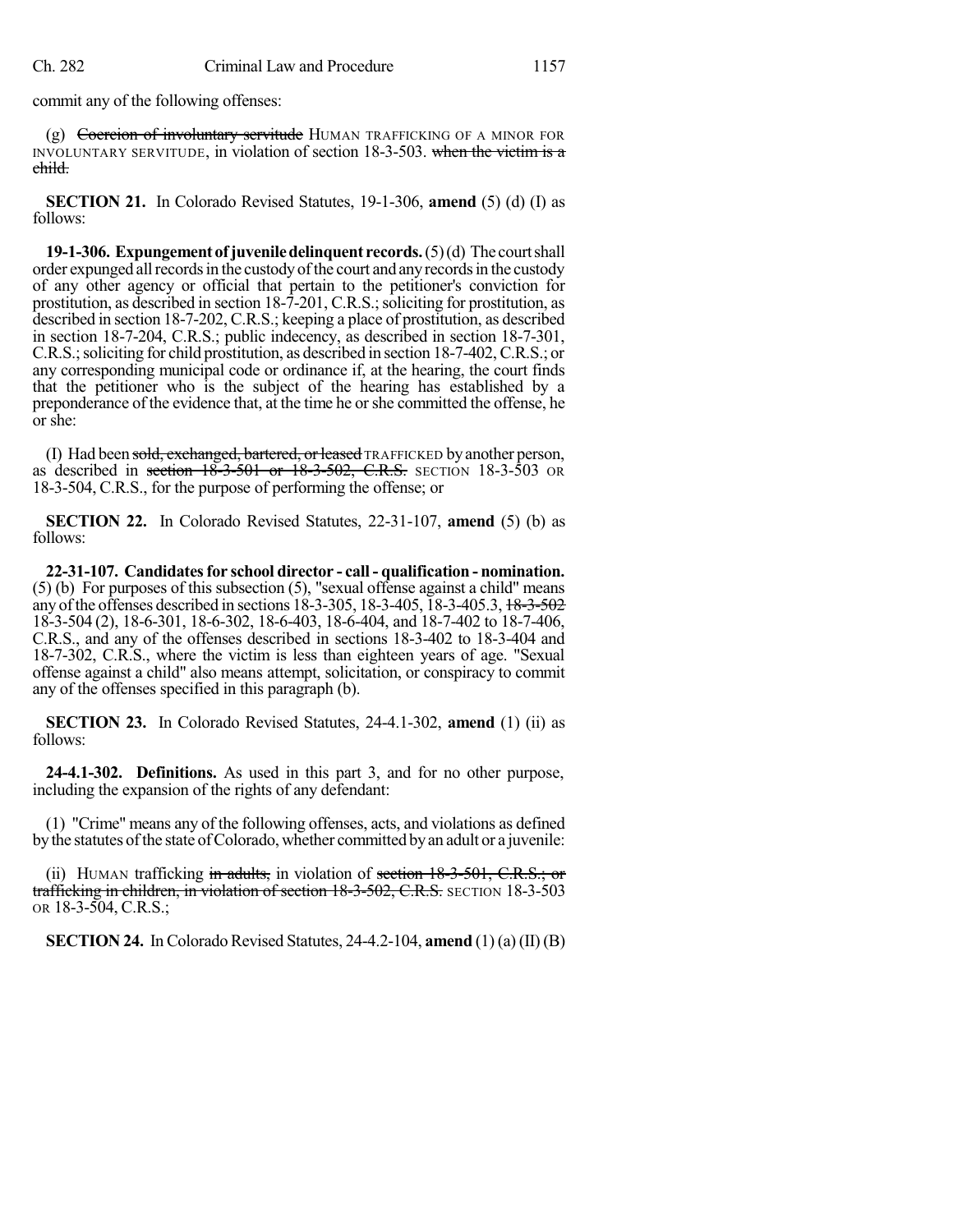as follows:

**24-4.2-104. Surcharges levied on criminal actions and traffic offenses.** (1) (a)  $(II)$  (B) The surcharge in sub-subparagraph  $(A)$  of this subparagraph  $(II)$ shall apply to charges brought pursuant to the following sections: 18-3-305, 18-3-402, 18-3-403, as it existed prior to July 1, 2000, 18-3-404, 18-3-405, 18-3-405.3, 18-3-405.5, 18-3-502 18-3-503, 18-3-504, 18-6-301, 18-6-302, 18-6-403, 18-6-404, 18-7-302, 18-7-402, 18-7-405, 18-7-405.5, and 18-7-406, C.R.S., or any attempt to commit any of these crimes.

**SECTION 25.** In Colorado Revised Statutes, 24-72-308.7, **amend** (2)(a)(II)(C) as follows:

**24-72-308.7. Sealing of criminal conviction recordsinformation for offenses committed by victims of human trafficking.** (2) **Sealing of conviction records.** (a) (II) If a petition is filed pursuant to subparagraph (I) of this paragraph (a) for the sealing of a record of conviction for prostitution, as described in section 18-7-201, C.R.S.; soliciting for prostitution, as described in section 18-7-202, C.R.S.; keeping a place of prostitution, as described in section 18-7-204, C.R.S.; or public indecency, as described in section 18-7-301, C.R.S., the court shall order the record sealed after:

(C) The defendant establishes by a preponderance of the evidence that, at the time he or she committed the offense, he or she had been sold, exchanged, bartered, or leased TRAFFICKED by another person, as described in section 18-3-501 or 18-3-502 18-3-503 OR 18-3-504, C.R.S., for the purpose of performing the offense, or he or she was coerced by another person, as described in section 18-3-503, C.R.S., to perform the offense.

**SECTION 26.** In Colorado Revised Statutes, 24-4.1-302, **amend as amended by House Bill 14-1148** (1) (ii) as follows:

**24-4.1-302. Definitions.** As used in this part 3, and for no other purpose, including the expansion of the rights of any defendant:

(1) "Crime" means any of the following offenses, acts, and violations as defined by the statutes of the state of Colorado, whether committed by an adult or a juvenile:

(ii) HUMAN trafficking in adults, in violation of section  $18-3-501$ , C.R.S.; or trafficking in children, in violation of section 18-3-502, C.R.S.; or coercion of involuntary servitude, in violation of section 18-3-503 OR 18-3-504, C.R.S.;

**SECTION 27. Appropriation - adjustments to 2014 long bill.** (1) For the implementation of this act, the general fund appropriation made in the annual general appropriation act to the controlled maintenance trust fund created in section 24-75-302.5 (2) (a), Colorado Revised Statutes, for the fiscal year beginning July 1, 2014, is decreased by \$263,796.

(2) In addition to anyother appropriation, there is hereby appropriated, out of any moneys in the general fund not otherwise appropriated, to the department of public safety, for the fiscal year beginning July 1,  $\frac{2014}{9}$ , the sum of \$263,796 and 1.8 FTE,